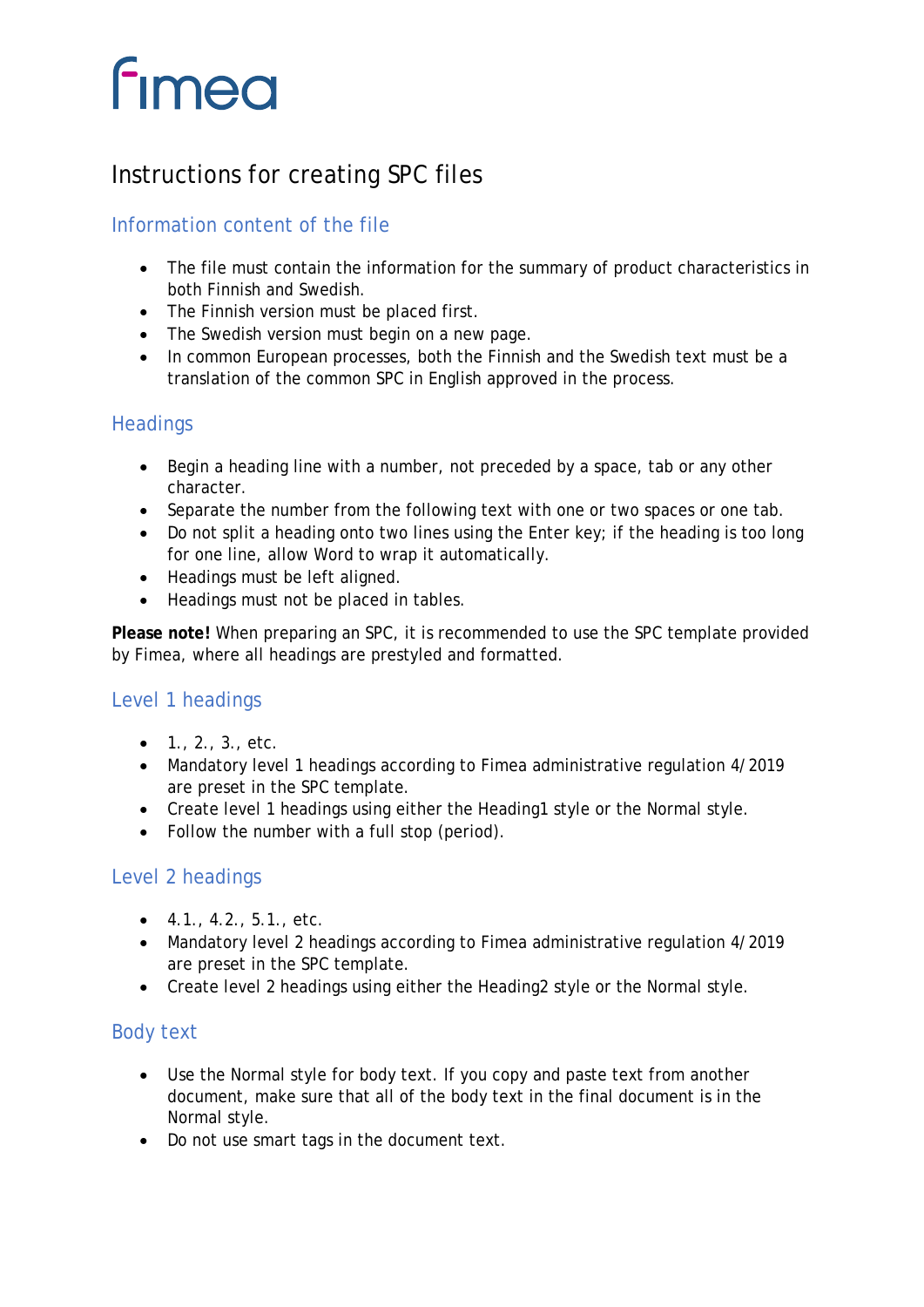# **fimea**

#### Page headers and footers

• Do not use page headers and footers in the document.

#### Images

- Save images in JPG format and place them in their correct locations in body text or in a table.
- Do not create images in Word.
- If you need to place text and an image side by side, the image and text should be placed in a table. Even then, the images must be placed where they belong, i.e. next to the relevant text.

#### Tables

- Use the Tables function in Word to create tables. Each separate item of information must be contained in a separate cell.
- Tables must be sized so that they fit on a portrait-oriented A4 page.

#### Mathematical formulas

• It is recommended that you use the Tables function in Word to create mathematical formulas or else save them as images.

#### Special characters

• Use the Symbol function in Word to add special characters: Insert > Symbol. Select Normal as the style.

#### Logos

• Do not include logos.

#### Text emphasis

- The font colour must be black.
- Do not use colours or other special effects for emphasis in the document.

#### Format and file name

- If you use the SPC template to create the SPC document, i.e. if the document format is Document Template, you must save the file using Save As and change the document format to Word Document.
- Name the file as follows:

[name of medicinal product] [strength] [pharmaceutical form] SPC (OTC) [date when updated]. Example: Valmistex 250, 500 mg tabletti, SPC 2015-12-04.